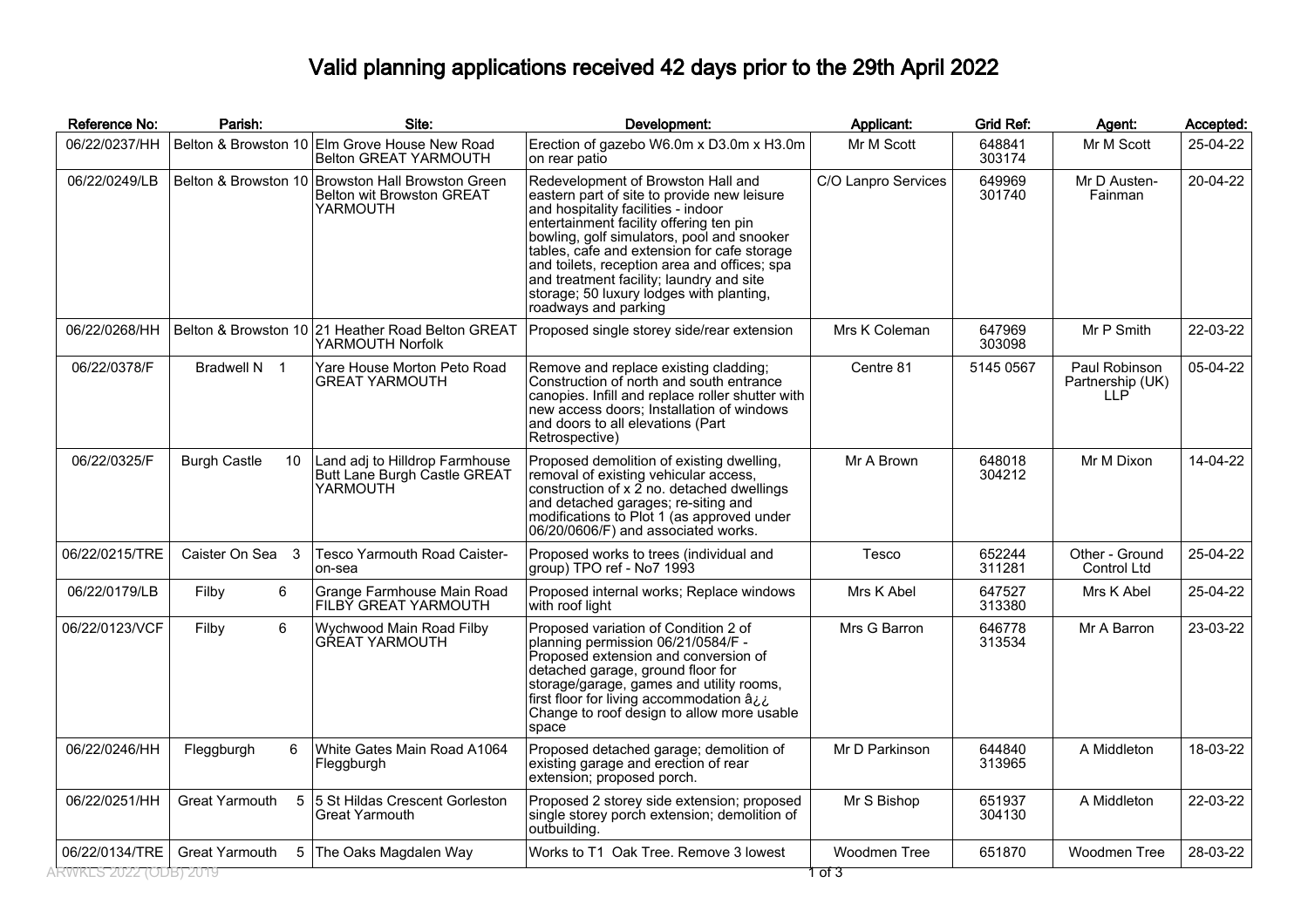|                |                       | Gorleston GREAT YARMOUTH                                                                      | limbs and reduce top edge of canopy by up<br>to 2.5m                                                                                                                                                                 | Services                   | 304155           | Services           |          |
|----------------|-----------------------|-----------------------------------------------------------------------------------------------|----------------------------------------------------------------------------------------------------------------------------------------------------------------------------------------------------------------------|----------------------------|------------------|--------------------|----------|
| 06/22/0250/CD  | Great Yarmouth        | 9 Ex Edward Worlledge School<br>Land West of 63-78 Lichfield<br>Road Southtown Great Yarmouth | Discharge of conditions 8 and 9 of pp<br>06/21/0356/F - on-site parking details for<br>demolition and construction workers; details<br>lof materials                                                                 | Mr L Hammond               | 652159<br>306590 | Mr B Hart          | 22-03-22 |
| 06/22/0254/VCF | <b>Great Yarmouth</b> | Fitness 2000 Southtown Road<br>9<br>Great Yarmouth                                            | Proposed variation of condition 4 of PP<br>06/05/0411/F - Change of use from light<br>industrial / warehousing to training and<br>fitness centre and extension - Extend<br>opening hours to 24 hours - 7 days a week | Mr GOSTLING                | 652201<br>306673 | Mr BRADBROOK       | 23-03-22 |
| 06/22/0217/HH  | Great Yarmouth        | 9<br>33 Mill Road Cobholm GREAT<br>YARMOUTH Norfolk                                           | Proposed single storey front extension                                                                                                                                                                               | Mr & Mrs McGovern          | 651746<br>307453 | Andrew Middleton   | 12-04-22 |
| 06/22/0256/F   | Great Yarmouth 11     | James Paget Hospital Lowestoft<br>Road Gorleston GREAT<br>YARMOUTH                            | Proposed development of a Diagnostic<br>Assessment Centre (Class Ee), together<br>with associated drop off car parking,<br>highway works, drainage works and<br>landscaping                                          |                            | 652093<br>302477 | James Alflatt      | 23-03-22 |
| 06/22/0236/F   | <b>Great Yarmouth</b> | 14 42a King Street GREAT<br>YARMOUTH Norfolk                                                  | Application for proposed removal of old<br>electric room heaters and replacing with<br>radiators and gas condensing boiler under<br>the ECO 3 Scheme. Flue will be installed on<br>the side of the property          | Miss X McColgan            | 652644<br>307231 | Mr R Robert        | 22-03-22 |
| 06/22/0135/HH  | Great Yarmouth        | 14 56 Deneside GREAT<br>YARMOUTH Norfolk                                                      | Proposed reinstatement of dormer windows<br>to the front mansard roof.                                                                                                                                               | Mrs T Chipperfield         | 652531<br>307496 | Mrs T Chipperfield | 30-03-22 |
| 06/22/0177/F   | Great Yarmouth<br>14  | 1 Seafield Close GREAT<br>YARMOUTH Norfolk                                                    | Proposed erection of a pair of 2 bed semi<br>detached residential dwellings                                                                                                                                          | Mr Spencer Self            | 652971<br>306591 | Mr Spencer Self    | 08-04-22 |
| 06/22/0255/F   | Great Yarmouth<br>15  | Mildred Stone House Lawn<br>Avenue Great Yarmouth                                             | Proposed first floor extension to the existing<br>care home, and first floor addition to the<br>detached office building (Extensions in<br>addition to those as approved on pp.<br>06/21/0411/F).                    | Leaf Care Services         | 652143<br>308499 | K Moore            | 23-03-22 |
| 06/22/0214/F   | Great Yarmouth<br>19  | Unit 2 Pasteur Road Great<br>Yarmouth                                                         | Proposed minor amendments to elevations,<br>replacement cladding, new louvres,<br>alterations to entrance and installation of<br>external plant and air handling units                                               | R Cobb                     | 651868<br>307281 | M Brewer           | 11-04-22 |
| 06/22/0207/HH  | Great Yarmouth        | 21 21 Blake Road Great Yarmouth                                                               | Proposed new conservatory to the rear<br>lelevation 4m x 3m.                                                                                                                                                         | Mr Mavroudis               | 652916<br>309121 | Mr G Parfitt       | 28-03-22 |
| 06/22/0240/F   | 8<br>Hemsby           | Land Rear of 16 Mill Road (off<br>Summerfield Road) Hemsby<br><b>GREAT YARMOUTH Norfolk</b>   | Proposed construction of 2 detached<br>bungalows with garages                                                                                                                                                        | Mr I Nichols               | 648484<br>317558 | Mr S Robertson     | 13-04-22 |
| 06/22/0308/HH  | Martham<br>13         | 1 Blenheim Avenue Martham                                                                     | Proposed single storey front extension                                                                                                                                                                               | Mrs L Murrant              | 645272<br>317697 | Mrs L Murrant      | 20-04-22 |
| 06/22/0175/F   | Ormesby St.Marg<br>16 | 13a North Road Ormesby St<br>Margaret GREAT YARMOUTH<br>Norfolk                               | Proposal to relocate existing skylight from<br>side elevation to front elevation; addition of<br>second skylight to front elevation and to the<br>rear elevation; replacement of roof tiles                          | Mr C Calnon                | 649490<br>314895 | Mr C Calnon        | 18-03-22 |
| 06/22/0200/CU  | Ormesby St.Marg       | 2 Beach Drive Scratby GREAT                                                                   | Change of use of land to enable installation                                                                                                                                                                         | <b>Ormesby St Margaret</b> | 650986           | Ormesby St         | 23-03-22 |